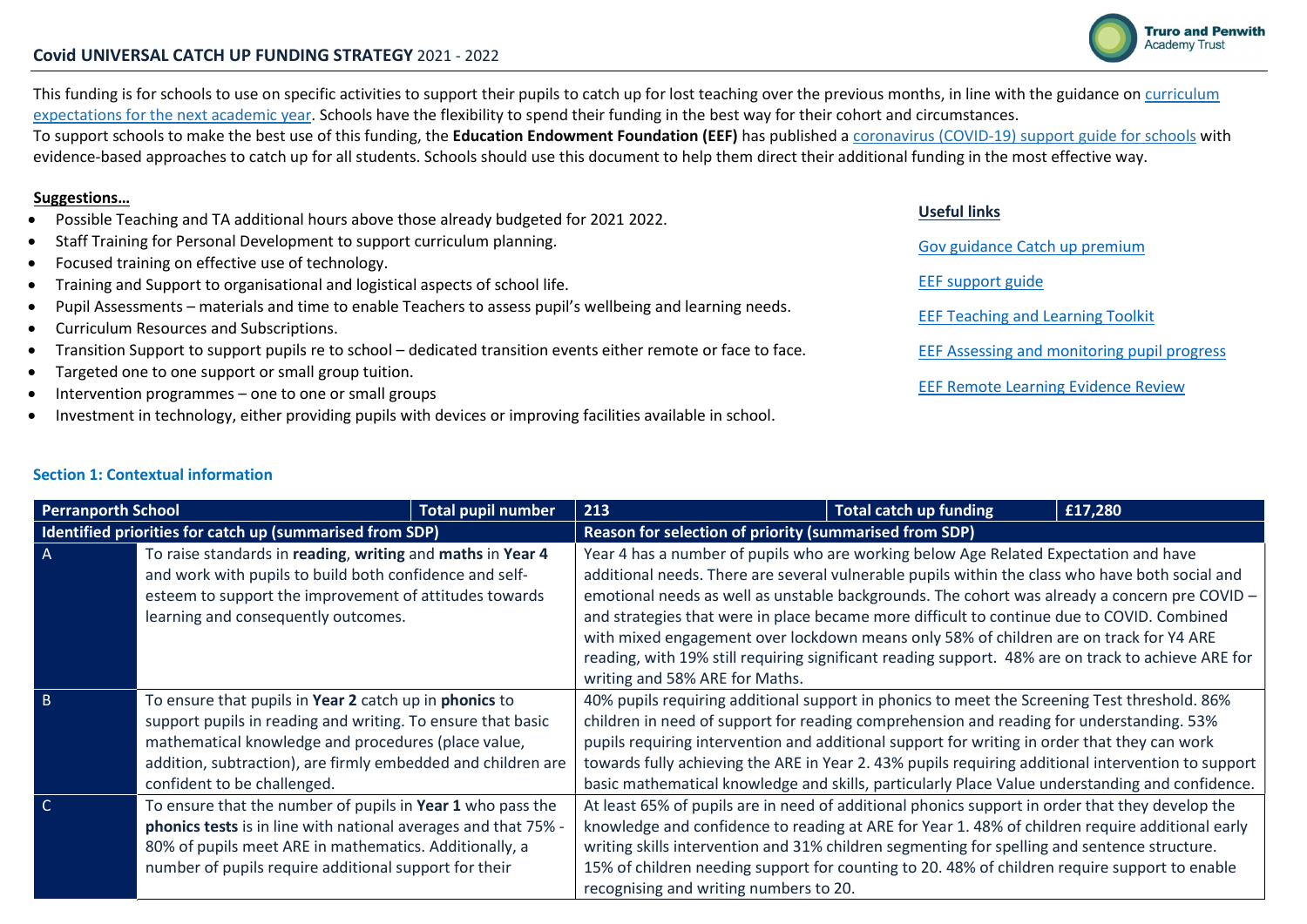| $\overline{D}$ | To support pupils in Year 3 in developing secure and<br>confident reading and comprehension skills in line with Y3<br>ARE. To develop overall writing, sentence structure and<br>punctuation skills in line with Y3 ARE. | Early assessments show that 40% of the cohort need additional support to improve Independent<br>Writing and Basic punctuation, extending sentences (an/or/but) and the organisation of writing<br>- create and use a plan, link ideas together.<br>34% of children in need of additional support in Reading Comprehension Strategies - finding<br>keywords, skim and scan, VIPERS and using evidence from text to support opinion.                                                                                                                                                                                                                                                                                                                                                                                                                                                                                                                                                                       |
|----------------|--------------------------------------------------------------------------------------------------------------------------------------------------------------------------------------------------------------------------|----------------------------------------------------------------------------------------------------------------------------------------------------------------------------------------------------------------------------------------------------------------------------------------------------------------------------------------------------------------------------------------------------------------------------------------------------------------------------------------------------------------------------------------------------------------------------------------------------------------------------------------------------------------------------------------------------------------------------------------------------------------------------------------------------------------------------------------------------------------------------------------------------------------------------------------------------------------------------------------------------------|
| Ε              | To support pupils in Year 6, addressing gaps in confidence,<br>secure understanding and the development of skills in<br>reading, writing and maths to ensure pupils are working at<br>Year 6 ARE.                        | 33% of pupils in need of additional support for Reading Fluency. This includes comprehension -<br>deduction inference, prediction, finding evidence in text to support viewpoints.<br>39% of pupils need additional support and development of confidence in Mental Maths. This<br>includes procedural fluency and knowledge and application of times table facts.<br>47% of pupils need additional support and development of confidence in mathematical Problem<br>Solving, using of models and images to support working and conceptual understanding, being<br>able to accurately identify operation needed and then apply efficient strategies for calculating.<br>33% of pupils requiring additional support for <b>EGPS</b> – including grammar and the functions of<br>words. Use of accurate and appropriate punctuation and identifying and consistently applying<br>tenses, using active and passive voice and subjunctive form. 27% of pupils also need additional<br>support with spelling. |
|                | To support pupils in Year 5, addressing gaps in<br>understanding and developing skills in reading, writing and<br>maths.                                                                                                 | The Year 5 cohort has 17% of pupils requiring additional support in basic place value - counting<br>(starting from a number and counting on) 27% Place value (recognising the value of a digit), 60%<br>Multiplication fluency and confidence in recalling and applying multiplication facts. 57% of the<br>class require support in developing Mental maths fluency, 63% reasoning and problem solving.<br>The Year 5 cohort also require additional support in Literacy with 43% requiring help with<br>consistent use of punctuation - Capital Letters and full stops. 50% requiring supporting in EGPS -<br>Recognising word class and 63% Spelling patterns. 50% proof reading own writing-learning to<br>ensure it makes sense. Reading skills also require additional support: 33% Predicting and<br>inferring,                                                                                                                                                                                   |
| $\mathsf{G}$   | To support Reception pupils in the development of speech<br>and language as a number of pupils are presenting with S&L<br>needs.                                                                                         | After an interrupted pre-school year, some children are struggling in terms settling into school<br>life and learning routines and learning expectations.<br>23% of pupils are in need of support to enable development of speech and language.<br>23% need support to develop vocabulary, narrative and comprehension through fun and<br>engaging stories. 3% need significant support to recognise the phase 2/3 phonemes and<br>digraphs and make sure that the corresponding graphemes are correctly formed                                                                                                                                                                                                                                                                                                                                                                                                                                                                                          |

## Section 2: Detailed planning, review and evaluation

| <b>Priority A</b>                             | To raise standards in reading and writing and maths in Year 4 | <b>TOTAL COST</b>                                                                        | $\vert$ £450 (approx)                          |               |                                   |                                                                        |  |
|-----------------------------------------------|---------------------------------------------------------------|------------------------------------------------------------------------------------------|------------------------------------------------|---------------|-----------------------------------|------------------------------------------------------------------------|--|
| <b>INTENT</b>                                 |                                                               | <b>IMPLEMENTATION</b>                                                                    |                                                | <b>IMPACT</b> |                                   |                                                                        |  |
| <b>Desired outcomes</b><br>(success criteria) | <b>Action (by whom)</b>                                       | Reason for choice<br>e.g EEF Supporting great<br>teaching<br><b>EEF Targeted support</b> | <b>Quality assurance   Cost</b><br>of delivery |               | <b>Progress Review 1</b><br>Date: | <b>Final evaluation</b><br>(against success criteria)<br>Date: July 22 |  |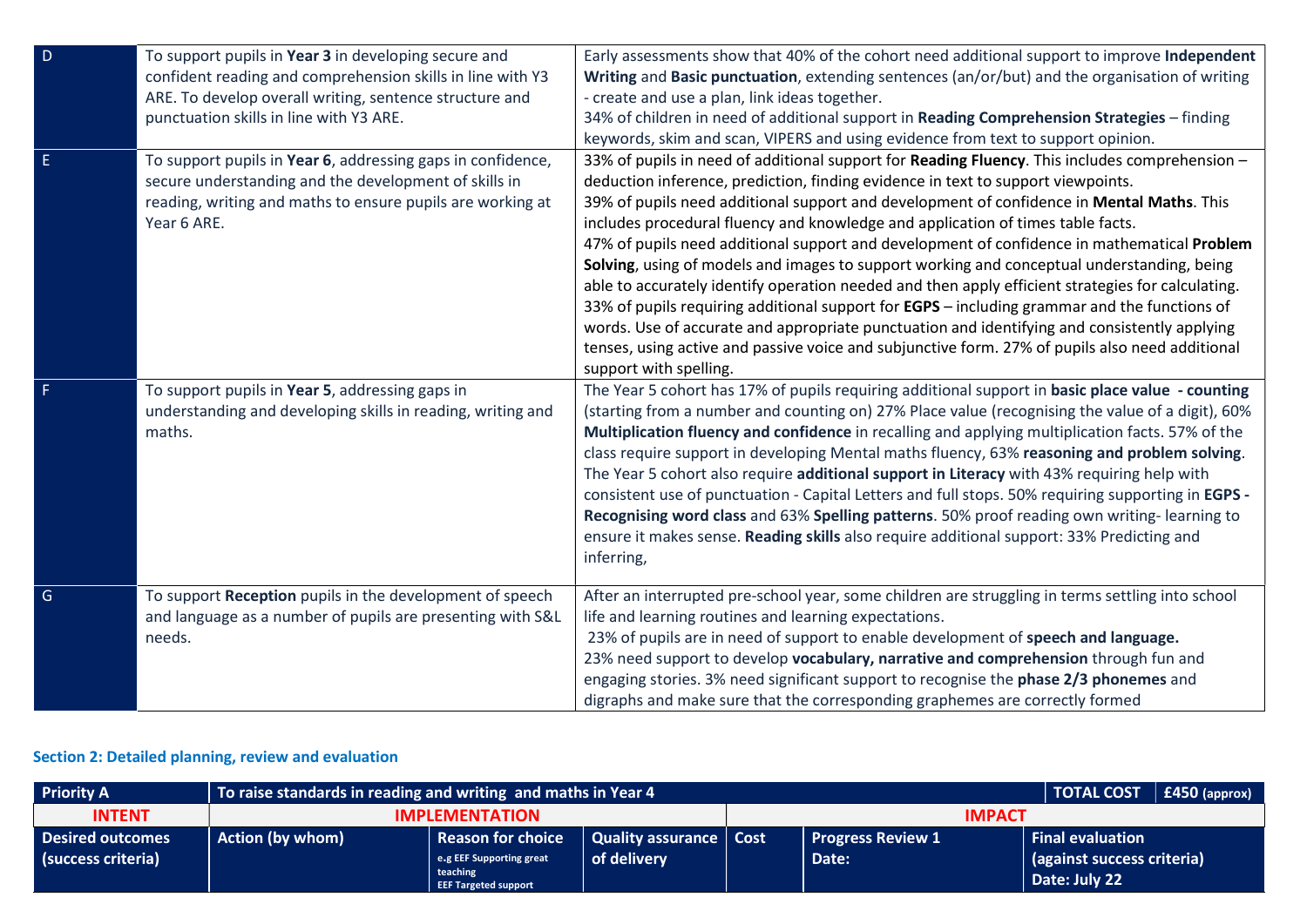|                                                                                       |                                                                                                                                                                                                          | <b>EEF Wider strategies</b> |                                                                             |                                                          |  |
|---------------------------------------------------------------------------------------|----------------------------------------------------------------------------------------------------------------------------------------------------------------------------------------------------------|-----------------------------|-----------------------------------------------------------------------------|----------------------------------------------------------|--|
| 70-80% of pupils on<br>track for reading will<br>have improved<br>70-80% of pupils on | Finance the release of $SMc - to$<br>enable a dedicated Y4<br>intervention afternoon each<br>week to support reading skills,<br>understanding and<br>comprehension.<br>Finance the release of $SMc - to$ |                             | Monitoring and                                                              | Teacher<br>cover<br>from<br>qualified<br>teacher<br>£450 |  |
| track for writing<br>improved and standards<br>in books evidence this.                | enable a dedicated<br>Y4intervention afternoon each<br>week to support writing<br>development, particularly<br>independent writing, basic<br>punctuation.                                                | <b>EEF Targeted support</b> | review from SLT<br>pupil progress<br>meetings<br>records of<br>intervention |                                                          |  |
| 70-80% of pupils on<br>track for maths will have<br>improved                          | Finance the release of $SMc - to$<br>enable a dedicated Y4<br>intervention afternoon each<br>week to support maths skills,<br>understanding and fluency                                                  |                             |                                                                             |                                                          |  |

| <b>Priority B</b>                                                                                   | <b>TOTAL COST</b><br>To ensure that pupils in Year 2 catch up in phonics to support them in reading and writing and basic<br>£500 (approx)<br>mathematics  |                                                                                                                  |                                                                                               |                                                          |                          |                                             |  |  |  |
|-----------------------------------------------------------------------------------------------------|------------------------------------------------------------------------------------------------------------------------------------------------------------|------------------------------------------------------------------------------------------------------------------|-----------------------------------------------------------------------------------------------|----------------------------------------------------------|--------------------------|---------------------------------------------|--|--|--|
| <b>INTENT</b>                                                                                       |                                                                                                                                                            | <b>IMPLEMENTATION</b>                                                                                            |                                                                                               |                                                          |                          | <b>IMPACT</b>                               |  |  |  |
| <b>Desired outcomes</b>                                                                             | Action (by whom)                                                                                                                                           | <b>Reason for</b>                                                                                                | <b>Quality</b>                                                                                | Cost                                                     | <b>Progress Review 1</b> | <b>Final evaluation</b>                     |  |  |  |
| (success criteria)                                                                                  |                                                                                                                                                            | Choice e.g EEF<br><b>Supporting great teaching</b><br><b>EEF Targeted support</b><br><b>EEF Wider strategies</b> | assurance of<br>delivery                                                                      |                                                          | Date:                    | (against success criteria)<br>Date: July 22 |  |  |  |
| To support 70%-80 of<br>pupils gaining the<br>expected standard in<br>reading and writing<br>in KS1 | Finance the release of $SB -$<br>to enable a Y2 dedicated<br>intervention afternoon each<br>week to support reading<br>understanding and<br>comprehension. | <b>EEF Targeted</b><br>support                                                                                   | Monitoring and<br>review from SLT<br>pupil progress<br>meetings<br>records of<br>intervention | Teacher<br>cover<br>from<br>qualified<br>teacher<br>£500 |                          |                                             |  |  |  |
| To ensure that 80%+<br>of pupils pass the Y2<br>phonics test before<br>Christmas 2020               | Finance the release of $SB -$<br>to enable a Y2 dedicated<br>intervention afternoon each<br>week to support additional<br>phonics intervention.            |                                                                                                                  | Phonics screening<br>support records<br>and assessments                                       |                                                          |                          |                                             |  |  |  |
| % of pupils on track<br>for Y2 achieving ARE<br>maths will have<br>improved                         | Finance the release of SB -<br>to enable a Y2 dedicated<br>intervention afternoon each                                                                     | <b>EEF Targeted</b><br>support                                                                                   | Monitoring and<br>review from SLT<br>pupil progress<br>meetings                               |                                                          |                          |                                             |  |  |  |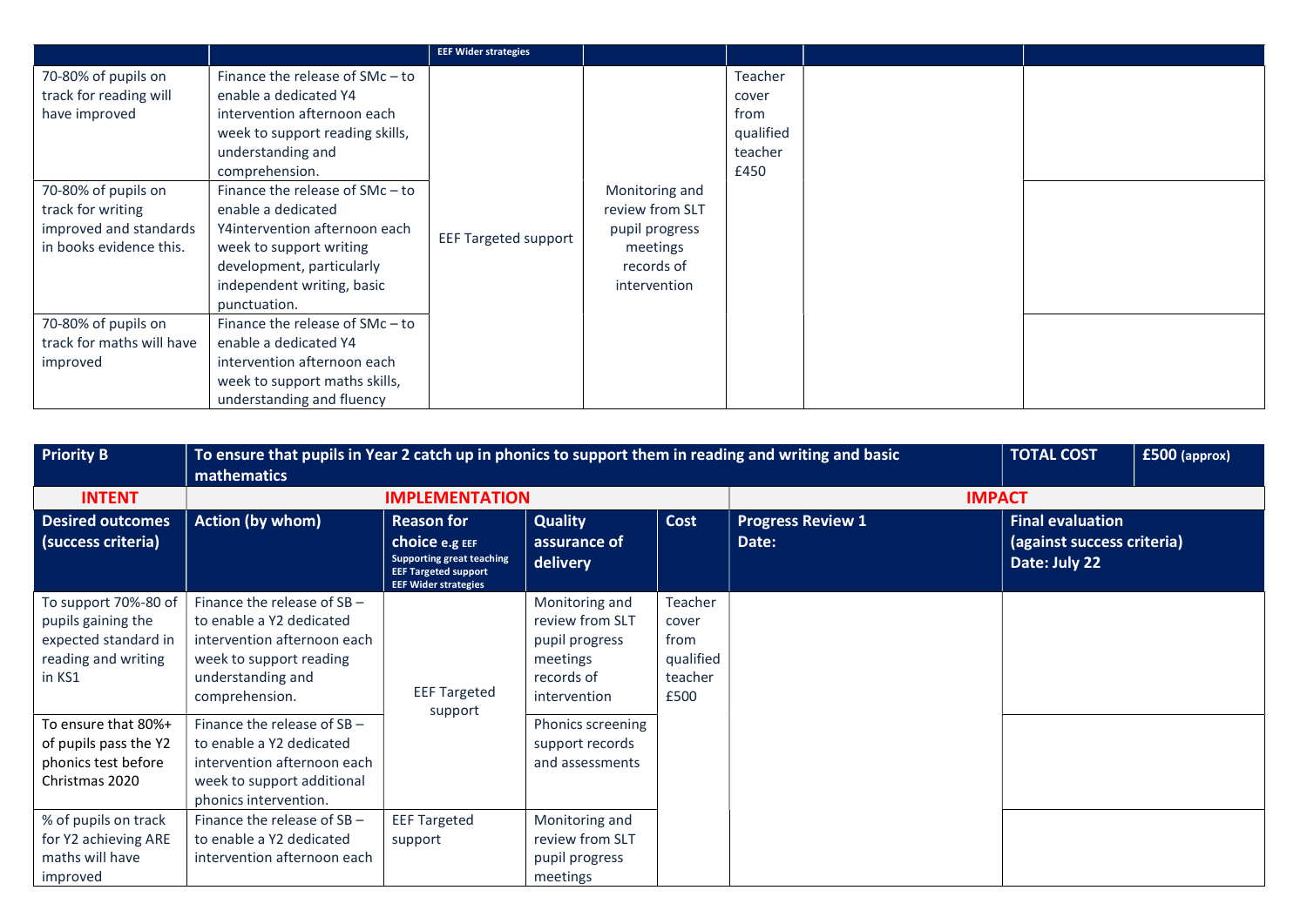| .<br>: additional<br>MQC<br>w<br><b>VV &amp; &amp; L</b> | records of   |  |  |
|----------------------------------------------------------|--------------|--|--|
| maths.<br>intervention.                                  | intervention |  |  |

| <b>Priority C</b>                                                                          |                                                                                                                                                                                        |                                                                                                                                              |                                                                                               |                                                          | To ensure that pupils in Year 1 catch up in phonics to support them in reading and writing and basic mathematics | <b>TOTAL COST</b>                                                      | £500 (approx) |
|--------------------------------------------------------------------------------------------|----------------------------------------------------------------------------------------------------------------------------------------------------------------------------------------|----------------------------------------------------------------------------------------------------------------------------------------------|-----------------------------------------------------------------------------------------------|----------------------------------------------------------|------------------------------------------------------------------------------------------------------------------|------------------------------------------------------------------------|---------------|
| <b>INTENT</b>                                                                              |                                                                                                                                                                                        | <b>IMPLEMENTATION</b>                                                                                                                        |                                                                                               |                                                          |                                                                                                                  | <b>IMPACT</b>                                                          |               |
| <b>Desired</b><br>outcomes<br>(success<br>criteria)                                        | <b>Action (by whom)</b>                                                                                                                                                                | <b>Reason for</b><br><b>choice e.g EEF</b><br><b>Supporting great teaching</b><br><b>EEF Targeted support</b><br><b>EEF Wider strategies</b> | <b>Quality</b><br>assurance of<br>delivery                                                    | Cost                                                     | <b>Progress Review 1</b><br>Date:                                                                                | <b>Final evaluation</b><br>(against success criteria)<br>Date: July 22 |               |
| To support 70%<br>of pupils on track<br>for achieving Y1<br>ARE in Reading<br>and Writing. | Finance the release of RL/KG<br>- to enable a Y1 dedicated<br>intervention afternoon each<br>week to support reading<br>understanding and<br>comprehension and writing<br>development. |                                                                                                                                              | Monitoring and<br>review from SLT<br>pupil progress<br>meetings<br>records of<br>intervention | Teacher<br>cover<br>from<br>qualified<br>teacher<br>£500 |                                                                                                                  |                                                                        |               |
| To ensure that<br>pupils are on<br>track for 80%+ to<br>pass the Y1<br>phonics test.       | Finance the release of RL/KG<br>- to enable a Y1 dedicated<br>intervention afternoon each<br>week to support additional<br>phonics intervention.                                       | <b>EEF Targeted</b><br>support                                                                                                               | Phonics screening<br>support records<br>and assessments                                       |                                                          |                                                                                                                  |                                                                        |               |
| 70% of pupils on<br>track for Y1<br>achieving ARE<br>maths                                 | Finance the release of RL/KG<br>- to enable a Y1 dedicated<br>intervention afternoon each<br>week to support additional<br>maths intervention.                                         |                                                                                                                                              | Monitoring and<br>review from SLT<br>pupil progress<br>meetings<br>records of<br>intervention |                                                          |                                                                                                                  |                                                                        |               |

| <b>Priority D</b> |                         | To ensure that pupils in Year 3 catch up in reading and writing and mathematics |                |               |                          |                            |  |  |  |
|-------------------|-------------------------|---------------------------------------------------------------------------------|----------------|---------------|--------------------------|----------------------------|--|--|--|
| <b>INTENT</b>     |                         | <b>IMPLEMENTATION</b>                                                           |                | <b>IMPACT</b> |                          |                            |  |  |  |
| <b>Desired</b>    | <b>Action (by whom)</b> | <b>Reason for</b>                                                               | <b>Quality</b> | <b>Cost</b>   | <b>Progress Review 1</b> | <b>Final evaluation</b>    |  |  |  |
| <b>Loutcomes</b>  |                         | Choice e.g EEF                                                                  | assurance of   |               | Date:                    | (against success criteria) |  |  |  |
| (success          |                         | <b>Supporting great teaching</b><br><b>EEF Targeted support</b>                 | delivery       |               |                          | Date: July 22              |  |  |  |
| criteria)         |                         | <b>EEF Wider strategies</b>                                                     |                |               |                          |                            |  |  |  |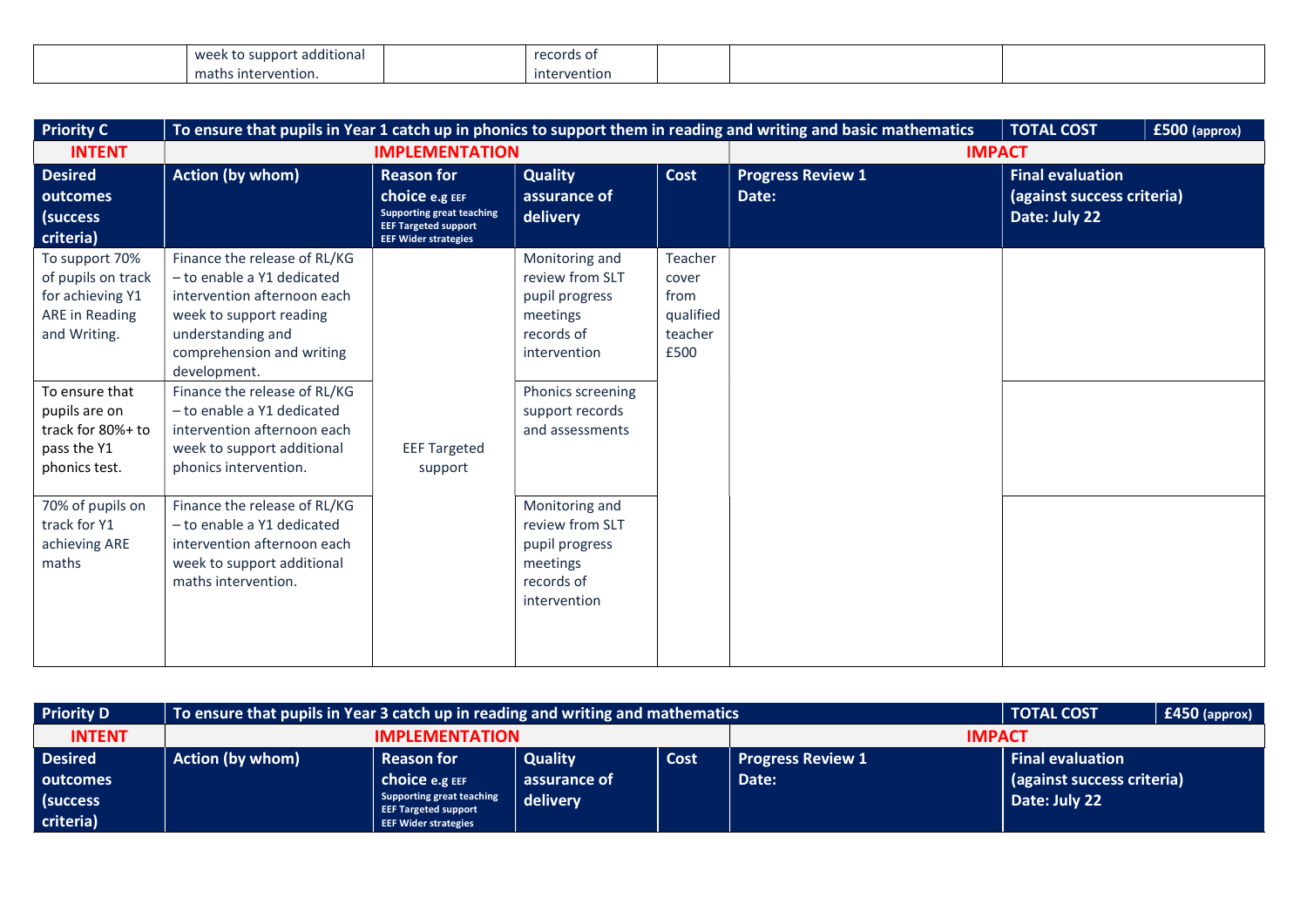| To support 75%+<br>of pupils on track<br>for achieving Y4<br>ARE in Reading<br>and reading<br>comprehension.<br>To support 75%+ | Finance the release of $SH - to$<br>enable a dedicated Y3<br>intervention afternoon each<br>week to support reading<br>skills, understanding and<br>comprehension.<br>Finance the release of SH-to | <b>EEF Targeted</b> | Monitoring and<br>review from SLT<br>pupil progress | Teacher<br>cover<br>from<br>qualified<br>teacher<br>£450 |  |
|---------------------------------------------------------------------------------------------------------------------------------|----------------------------------------------------------------------------------------------------------------------------------------------------------------------------------------------------|---------------------|-----------------------------------------------------|----------------------------------------------------------|--|
| of pupils on track<br>for achieving Y4<br>ARE in Writing.                                                                       | enable a dedicated Y3<br>intervention afternoon each<br>week to support writing<br>development, particularly<br>independent writing, basic<br>punctuation.                                         | support             | meetings<br>records of<br>intervention              |                                                          |  |

| <b>Priority E</b>                                                                           | To ensure that pupils in Year 6 catch up in reading and writing and mathematics and that they are prepared fully for   TOTAL COST<br><b>KS2 SATS</b>                  |                                                                                                                                          | $£450$ (approx)                                                             |                                                          |                                   |                                                                        |  |
|---------------------------------------------------------------------------------------------|-----------------------------------------------------------------------------------------------------------------------------------------------------------------------|------------------------------------------------------------------------------------------------------------------------------------------|-----------------------------------------------------------------------------|----------------------------------------------------------|-----------------------------------|------------------------------------------------------------------------|--|
| <b>INTENT</b>                                                                               |                                                                                                                                                                       | <b>IMPLEMENTATION</b>                                                                                                                    |                                                                             |                                                          | <b>IMPACT</b>                     |                                                                        |  |
| <b>Desired</b><br>outcomes<br>(success<br>criteria)                                         | <b>Action (by whom)</b>                                                                                                                                               | <b>Reason for</b><br>choice e.g EEF<br><b>Supporting great</b><br>teaching<br><b>EEF Targeted support</b><br><b>EEF Wider strategies</b> | <b>Quality</b><br>assurance of<br>delivery                                  | Cost                                                     | <b>Progress Review 1</b><br>Date: | <b>Final evaluation</b><br>(against success criteria)<br>Date: July 22 |  |
| To support 80%+<br>of pupils on track<br>for achieving Y6<br>ARE in Reading in<br>KS2 SATs. | Finance the release of $JMc -$<br>to enable a dedicated Y6<br>intervention afternoon each<br>week to support reading<br>fluency, understanding and<br>comprehension.  |                                                                                                                                          | Monitoring and                                                              | Teacher<br>cover<br>from<br>qualified<br>teacher<br>£450 |                                   |                                                                        |  |
| To support 80%+<br>of pupils on track<br>for achieving Y6<br>ARE in Writing inc<br>EGPS.    | Finance the release of JMc-<br>to enable a dedicated Y6<br>intervention afternoon each<br>week to support writing and<br>punctuation development, inc<br>handwriting. | <b>EEF Targeted</b><br>support                                                                                                           | review from SLT<br>pupil progress<br>meetings<br>records of<br>intervention |                                                          |                                   |                                                                        |  |
| 80%+ of pupils on<br>track for Y6<br>achieving ARE<br>maths.                                | Finance the release of JMc-<br>to enable a dedicated Y6<br>intervention afternoon each<br>week to support additional<br>maths intervention                            |                                                                                                                                          |                                                                             |                                                          |                                   |                                                                        |  |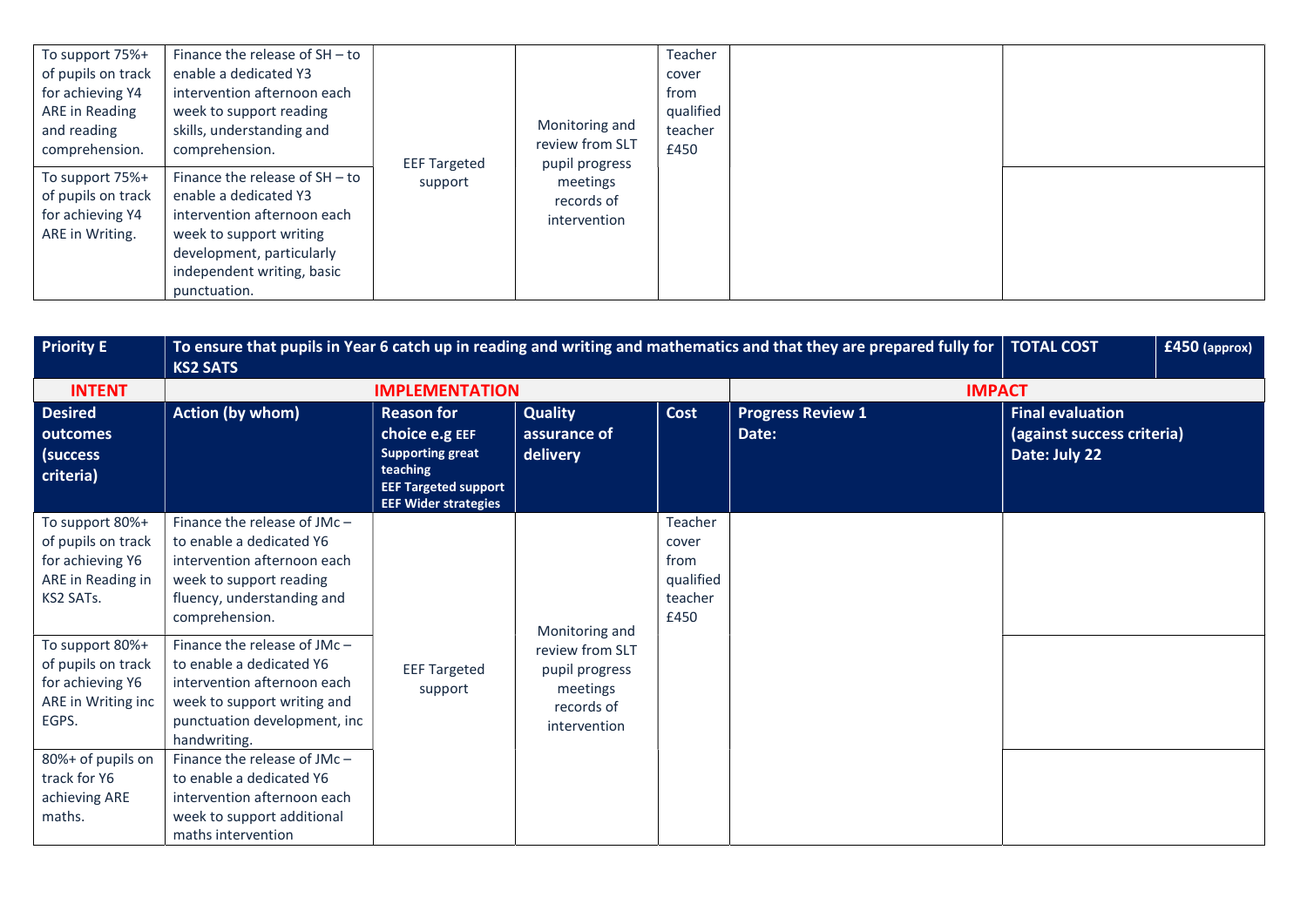| <b>Priority F</b>                                                                        | To ensure that pupils in Year 5 catch up in reading and writing and mathematics                                                                                         |                                                                                                                                          |                                                                                               |                                                          | <b>TOTAL COST</b><br>£450 (approx) |                                                                        |  |
|------------------------------------------------------------------------------------------|-------------------------------------------------------------------------------------------------------------------------------------------------------------------------|------------------------------------------------------------------------------------------------------------------------------------------|-----------------------------------------------------------------------------------------------|----------------------------------------------------------|------------------------------------|------------------------------------------------------------------------|--|
| <b>INTENT</b>                                                                            |                                                                                                                                                                         | <b>IMPLEMENTATION</b>                                                                                                                    |                                                                                               |                                                          | <b>IMPACT</b>                      |                                                                        |  |
| <b>Desired</b><br>outcomes<br>(success<br>criteria)                                      | <b>Action (by whom)</b>                                                                                                                                                 | <b>Reason for</b><br>choice e.g EEF<br><b>Supporting great</b><br>teaching<br><b>EEF Targeted support</b><br><b>EEF Wider strategies</b> | <b>Quality</b><br>assurance of<br>delivery                                                    | Cost                                                     | <b>Progress Review 1</b><br>Date:  | <b>Final evaluation</b><br>(against success criteria)<br>Date: July 22 |  |
| To support 80%+<br>of pupils on track<br>for achieving Y5<br>ARE in Reading.             | Finance the release of $LP - to$<br>enable a dedicated Y5<br>intervention afternoon each<br>week to support reading<br>fluency, understanding and<br>comprehension.     |                                                                                                                                          |                                                                                               | Teacher<br>cover<br>from<br>qualified<br>teacher<br>£500 |                                    |                                                                        |  |
| To support 80%+<br>of pupils on track<br>for achieving Y5<br>ARE in Writing inc<br>EGPS. | Finance the release of $LP - to$<br>enable a dedicated Y5<br>intervention afternoon each<br>week to support writing and<br>punctuation development, inc<br>handwriting. | <b>EEF Targeted</b><br>support                                                                                                           | Monitoring and<br>review from SLT<br>pupil progress<br>meetings<br>records of<br>intervention |                                                          |                                    |                                                                        |  |
| 80%+ of pupils on<br>track for Y5<br>achieving ARE<br>maths.                             | Finance the release of $LP - to$<br>enable a dedicated Y5<br>intervention afternoon each<br>week to support additional<br>maths intervention                            |                                                                                                                                          |                                                                                               |                                                          |                                    |                                                                        |  |

| <b>Priority G</b>                                                                                              |                                                                                                                             | To support Reception pupils to develop secure speech and language skills appropriate for ARE<br><b>TOTAL COST</b>                     |                                                                                               |                                                          |                                   |                                                                        |  |  |  |
|----------------------------------------------------------------------------------------------------------------|-----------------------------------------------------------------------------------------------------------------------------|---------------------------------------------------------------------------------------------------------------------------------------|-----------------------------------------------------------------------------------------------|----------------------------------------------------------|-----------------------------------|------------------------------------------------------------------------|--|--|--|
| <b>INTENT</b>                                                                                                  |                                                                                                                             | <b>IMPLEMENTATION</b>                                                                                                                 |                                                                                               | <b>IMPACT</b>                                            |                                   |                                                                        |  |  |  |
| <b>Desired outcomes</b><br>(success criteria)                                                                  | <b>Action (by whom)</b>                                                                                                     | <b>Reason for choice</b><br><b>e.g</b> EEF Supporting great<br>teaching<br><b>EEF Targeted support</b><br><b>EEF Wider strategies</b> | <b>Quality</b><br>assurance of<br>delivery                                                    | Cost                                                     | <b>Progress Review 1</b><br>Date: | <b>Final evaluation</b><br>(against success criteria)<br>Date: July 22 |  |  |  |
| Pupils with additional<br>S&L needs are<br>provided with<br>targeted<br>interventions to<br>enable appropriate | AW to provide weekly<br>speech and language<br>intervention and<br>support to identified<br>pupils presenting with<br>need. | <b>EEF Targeted support</b>                                                                                                           | Monitoring and<br>review from SLT<br>pupil progress<br>meetings<br>records of<br>intervention | Teacher<br>cover<br>from<br>qualified<br>teacher<br>£500 |                                   |                                                                        |  |  |  |